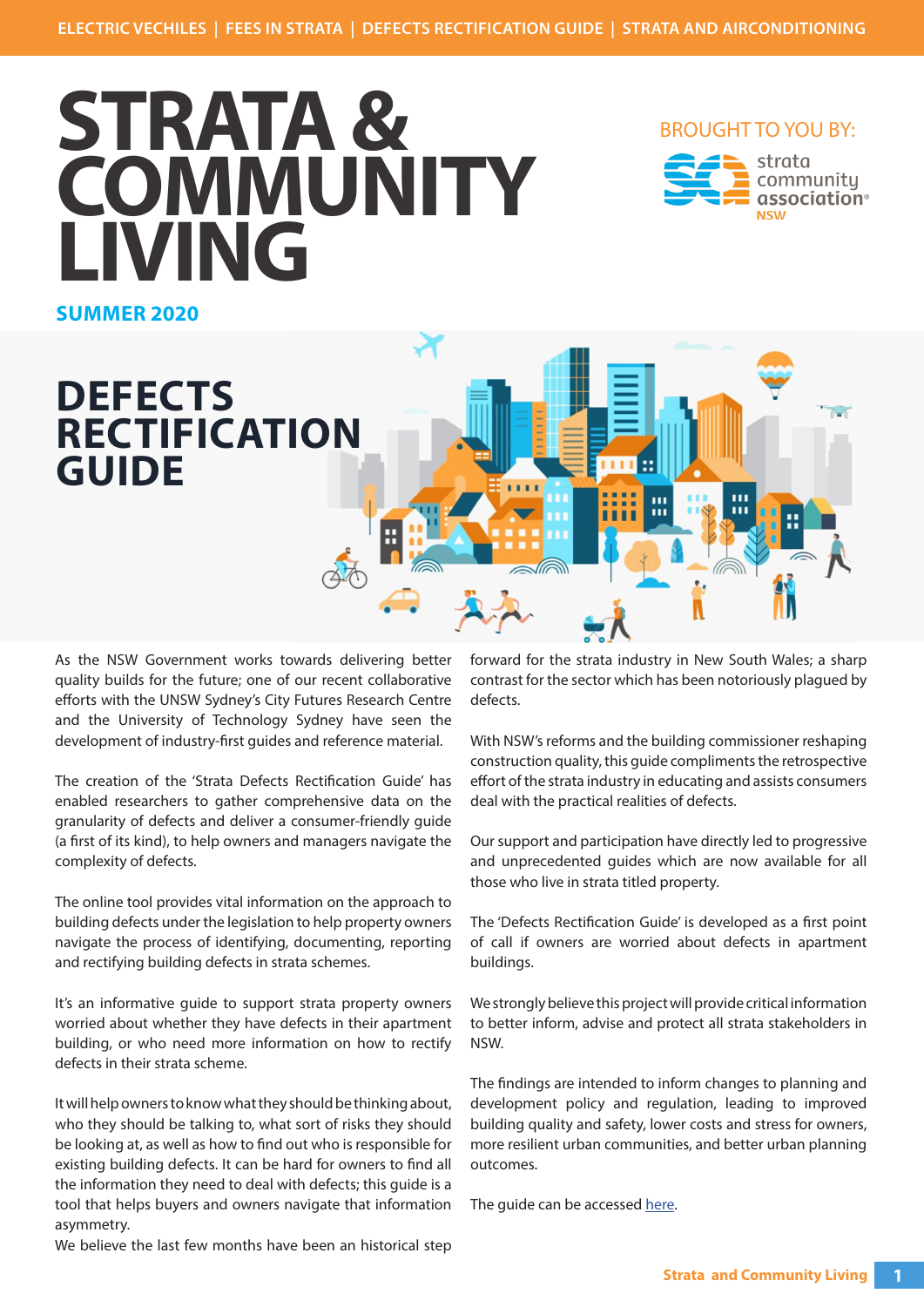

# **ELECTRIC VEHICLES IN STRATA**

Under the Sustainable Sydney 2030 strategic plan the City of Sydney provided innovation grant funding to study Electric Vehicle (EV) charging in residential apartment buildings.

Given their popularity on the rise, we think EV's and how they're charged are worthy of consideration for all owners corporations, and to start asking how consumer demand may impact their schemes.

The study looked at the issues of Electric Vehicle charging in residential strata buildings. Key findings of the study were:

- 48% of respondents plan to have an electric vehicle within the next 5 years
- The majority want a user pays charging system (79%) on individual car spaces (61%)
- Most buildings will require integration with the common area power supply (e.g. lifts, carpark, foyers, facilities)
- Power management systems will be needed to shift EV charging loads overnight
- Energy efficiency and renewable energy projects can increase capacity
- By-laws are needed to manage electric vehicle charger installation and usage
- New developments are starting to market their buildings as "EV Ready" to attract premium values
- 78% of strata residents surveyed were in favour of installing charging stations now.
- Existing power infrastructure cater for less than 10% of residents based on 32amp chargers; and
- 30% of strata schemes surveyed were at risk of overloading within the next three years.

As key players in strata management, members of SCA are in a prime position to pave the way for the adoption of this technology that promises a cleaner, quieter and more sustainable future.

It could well be the case soon that EV charging availability is as much a driver of consumer behaviour (and apartment values) as the availability of high-speed internet.

Owners Corporation should consider that their first request to

install an EV charging station may not be their last!

The research paper provides strong evidence that demand for EV charging is going to increase dramatically in the years to come. Establishing by-laws now sets the ground rules for all future requests and can avoid some misunderstandings.

### **Are electric cars common enough to warrant charging stations?**

By 2035-6 as much as 27% of Australia's new vehicle fleet could be electric with over 2.8 million EVs on the road.

Generally, apartments are built with very little spare capacity in the electricity supply cables from the street, or in individual unit switchboards. A further issue is that where high-rise apartments are built in inner city areas with older supply networks, there can be long timelines for increasing the street capacity, even if there is agreement from the owners corporation to increase supply cable sizes to the apartment block or individual units.

You'll need to consider spare capacity in the main switchboard and in either the individual's own section or the publicly metered section—including physical room for the additional circuit breakers.

Introducing EV charging into an apartment block or multiunit site is also going to impact on the future available power supply to other apartments or units, so any new EV charging unit (even a 15 A power point in the owner's parking spot) will need to be negotiated with the owners corporation.

### **Will strata allow you to modify a parking space for a charging station?**

While there's no one-size-fits-all answer, strata schemes could be more open than ever before to approving charging stations in common parking spaces.

A charging station would require a motion to be approved and passed by your owners corporation, depending on where and how the equipment would be installed and how it might affect the property's energy usage.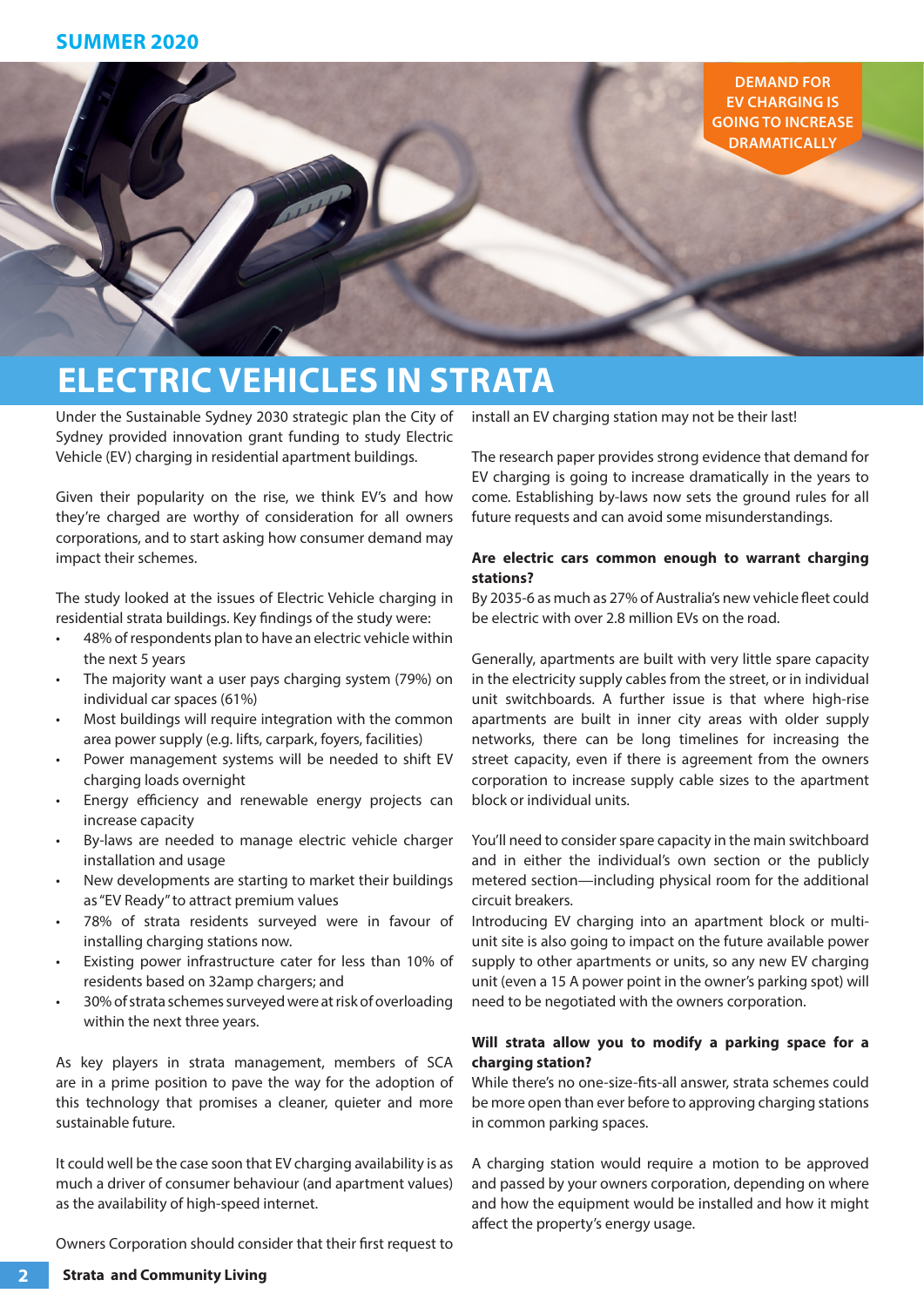

# **FEES IN STRATA – SCA NSW**

SCA (NSW) have had a lot of questions lately regarding owners corporation fees. While nobody likes parting with their hardearned cash, the fees charged are absolutely vital in managing shared facilities.

The owners corporation is responsible for maintenance, repair, and overall management of the common property. This includes:

- financial management
- insurance
- record keeping
- repairs and maintenance of common property
- by-laws
- employment of a strata managing agent and/or a building manager (if they choose to do so)
- keeping up to date with, and adhering to, all applicable laws. This includes planning; building; fire and safety inspections and work, health and safety laws.
- Strata roll

The owners corporation must also prepare and keep a strata roll. Including information such as:

- the owner's name and address/email for service of notices
- the owner's agent and the agent's Australian address/ email for service of notices
- the strata plan number and the address of the building
- the name of the original owner and an Australian address for notices
- the name of the managing agent (if there is one) and an Australian address for notices
- the total unit entitlements for the scheme and each lot
- insurance details
- the by-laws for the strata scheme.
- Details of any tenants (name and address/email) for service of notices.

#### **Contributions and funds:**

To manage these responsibilities, and to ensure that the building has adequate funds to maintain the building, owners are charged a fee/levy. These contributions are worked out in proportion to the unit entitlements of each lot.

The funds are kept in an administrative fund for day-today expenses and a capital works fund for major works, maintenance, or repairs.

Levies are a fee or 'contribution' paid by all lot owners in a scheme to cover any projected costs and expenses. All levies must be worked out in proportion to the unit entitlements of each lot. Strata fees are paid by lot owners and go towards paying for the expenses associated with all the common property in the strata scheme. This includes common

driveways, gardens, hallways, external walls and roofs.

#### **Setting levies:**

Levies are calculated at the annual general meeting (AGM) by the owners corporation. To set the levies, a budget must be given which shows the current financial situation and any estimates of payments to be made and received. The budget must be:

- distributed with the notice of the AGM, or
- tabled at the meeting before voting on the levy motion.

The motion to set the levies must be approved by a majority vote.

Contributions can be paid by instalments, and the dates and amounts can vary.

#### **What are fees used for?**

Ongoing operational and maintenance costs can include the cost of a strata management service, cleaning and gardening contractors, shared utility bills, insurance, and regular plant and property maintenance.

Generally, the bigger the property, and the more amenities available for lot owners to use, the higher these costs will be.

Lot owners must also contribute an amount to cover future planned works, such as facility upgrades and renovations, and emergency repair and breakdown of property, plant, and equipment.

#### **How are owners corporation fees calculated?**

Each lot of an Owners Corporation (e.g. your apartment, your carpark, your storage area) has a stated 'Lot Liability' that is indicated on the Plan of Subdivision. The annual operating and Maintenance Fund budgets are divided by the lot liability for each apartment/carpark/store that you own, and a resultant annual levy is established.

For those considering buying a strata-titled property, a good guide on what owners corporation fees you should expect to pay can be found in the previous year's strata report. These reports can be purchased online or obtained from your conveyancing lawyer. They contain information on the financial status of the owners corporation, pending and past building works, the cost of current levies and fees, the likelihood of extra levies, insurance costs and owners corporation building rules.

Fair Trading also have excellent resources and in-depth levy and capital work fund information [here](https://www.fairtrading.nsw.gov.au/housing-and-property/strata-and-community-living/strata-schemes/levies-and-capital-works-funds).